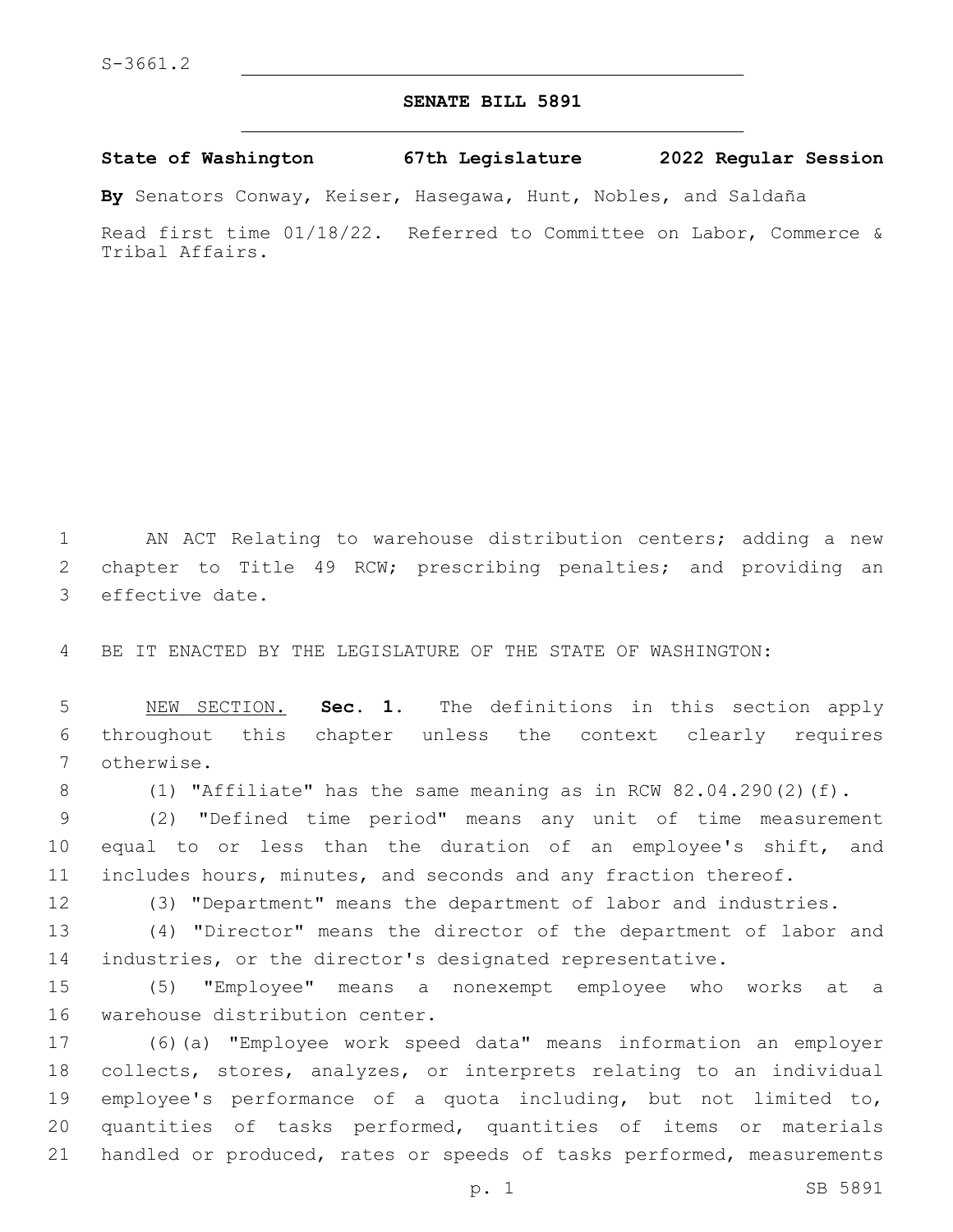or metrics of employee performance in relation to a quota, and time categorized as performing tasks or not performing tasks.

 (b) "Employee work speed data" does not include qualitative performance assessments, personnel records, or itemized wage statements pursuant to WAC 296-126-040, except for any content of those records that includes employee work speed data as defined in 7 this subsection.

 (7) "Employer" means a person who directly or indirectly, or through an agent or any other person, including through the services 10 of a third-party employer, temporary service, or staffing agency or 11 similar entity, employs or exercises control over the wages, hours, or working conditions of 100 or more employees at a single warehouse distribution center or 1,000 or more employees at one or more warehouse distribution centers in the state. For purposes of this subsection, all employees of an employer and its affiliates must be counted in determining the number of employees employed at a single warehouse distribution center or at one or more warehouse 18 distribution centers in the state.

 (8) "Person" means an individual, corporation, partnership, limited partnership, limited liability partnership, limited liability company, business trust, estate, trust, association, joint venture, agency, instrumentality, or any other legal or commercial entity, 23 whether domestic or foreign.

 (9) "Productive time" or "time on task" means time included in the time period considered for a quota, and must include reasonable time to travel to bathrooms, break rooms, meal break locations, and access to tools or safety equipment necessary to perform their duties. Travel time must include consideration of the architecture and geography of the facility and the location within the facility 30 that the employee is located at the time.

 (10) "Quota" means a work standard under which an employee is assigned or required to perform at a specified productivity speed, or perform a quantified number of tasks, or to handle or produce a quantified amount of material, within a defined time period and under which the employee may suffer an adverse employment action if they 36 fail to complete the performance standard.

 (11)(a) "Warehouse distribution center" means an establishment as defined by any of the following North American industry classification system codes, however that establishment is 40 denominated: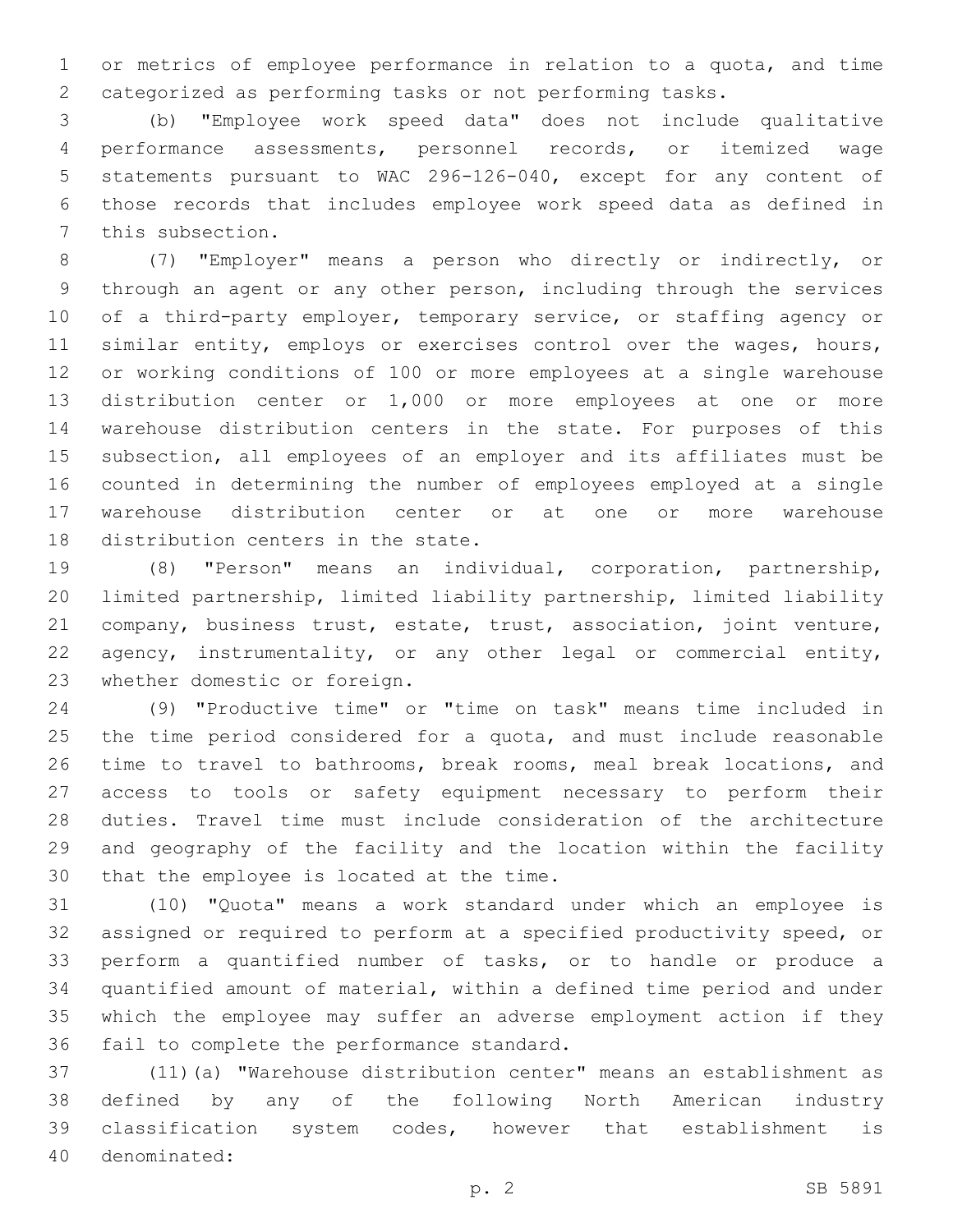(i) 493110 for general warehousing and storage;

(ii) 423 for merchant wholesalers, durable goods;

(iii) 424 for merchant wholesalers, nondurable goods; and

(iv) 454110 for electronic shopping and mail-order houses.

 (b) "Warehouse distribution center" does not include North American industry classification system code 493130, farm product 7 warehousing and storage.

 NEW SECTION. **Sec. 2.** (1) Each employer must provide to each employee:

 (a) A written description of each quota to which the employee is subject, including the quantified number of tasks to be performed or materials to be produced or handled, within the defined time period;

 (b) Any potential adverse employment action that could result 14 from failure to meet the quota; and

 (c) Any incentives or bonus programs associated with meeting or 16 exceeding the quota.

 (2) The written description must be understandable in plain language and in the employee's language of preference. The department may adopt rules regarding the format, plain language, and language 20 access requirements for the written description.

(3) The written description must be provided:21

22 (a) Upon hire;

23 (b) At least annually; and

 (c) No fewer than two working days prior to the effective date of 25 any modification of existing quotas.

 NEW SECTION. **Sec. 3.** (1) An employee may not be required to meet a quota that interferes with their rights to meal or rest periods, or that exposes them to occupational health and safety hazards in violation of the requirements of chapter 49.17 RCW and applicable rules or regulations including use of bathrooms, including time to travel to bathrooms, break rooms, meal break locations, and access to tools and safety equipment necessary to perform their duties. A quota that exposes employees to an occupational health and safety hazard in violation of the requirements of chapter 49.17 RCW and applicable rules or regulations, including use of bathrooms, is a violation under chapter 49.17 RCW.

 (2) An employer may not discriminate, retaliate, or take any adverse action against an employee for failure to meet a quota that

p. 3 SB 5891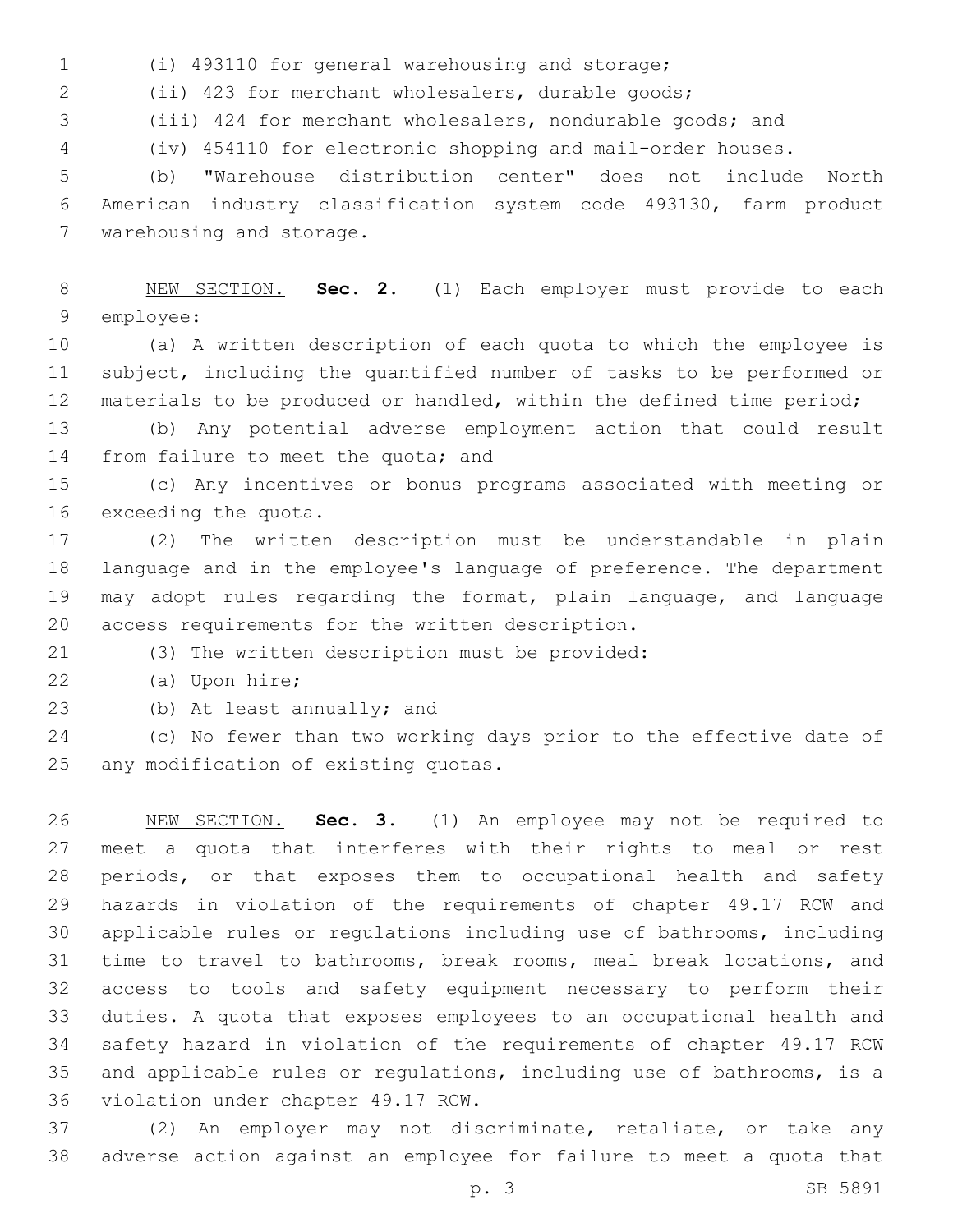does not allow a worker to exercise their right to meal and rest periods, or that exposes them to occupational health and safety hazards in violation of the requirements of chapter 49.17 RCW and applicable rules or regulations, or for failure to meet a quota that has not been disclosed to the employee pursuant to section 2 of this act.6

 NEW SECTION. **Sec. 4.** (1) Any actions taken by an employee to exercise their right to a safe and healthful workplace per chapter 49.17 RCW are considered time on task or productive time.

 (2) Meal breaks are not considered time on task or productive time unless the employee is required by the employer to remain on duty on the premises or at a prescribed worksite in the interest of 13 the employer.

(3) Rest breaks are considered time on task or productive time.

 NEW SECTION. **Sec. 5.** (1) If a current employee believes that meeting a quota interfered with the employee's right to a meal or rest period or exposed them to occupational health and safety hazards in violation of the requirements of chapter 49.17 RCW and applicable rules or regulations including use of bathrooms, the employee has the right to request, and the employer must provide, a written description of each quota to which the employee is subject and a copy of the most recent 90 days of the employee's own personal work speed data.

 (2) An employer that receives a written or oral request for information pursuant to subsection (1) of this section must comply with the request as soon as practicable, but no later than 21 27 calendar days from the date of the request.

 (3) The written description of each quota must meet the requirement of section 2(2) of this act and the employee work speed data must be provided in a manner understandable to the employee.

 (4) Nothing in this section requires an employer to use quotas or monitor employee work speed data. An employer that does not monitor 33 this data has no obligation to provide it.

 NEW SECTION. **Sec. 6.** For purposes of this chapter, there is a rebuttable presumption of unlawful retaliation if an employer in any manner discriminates, retaliates, or takes any adverse action against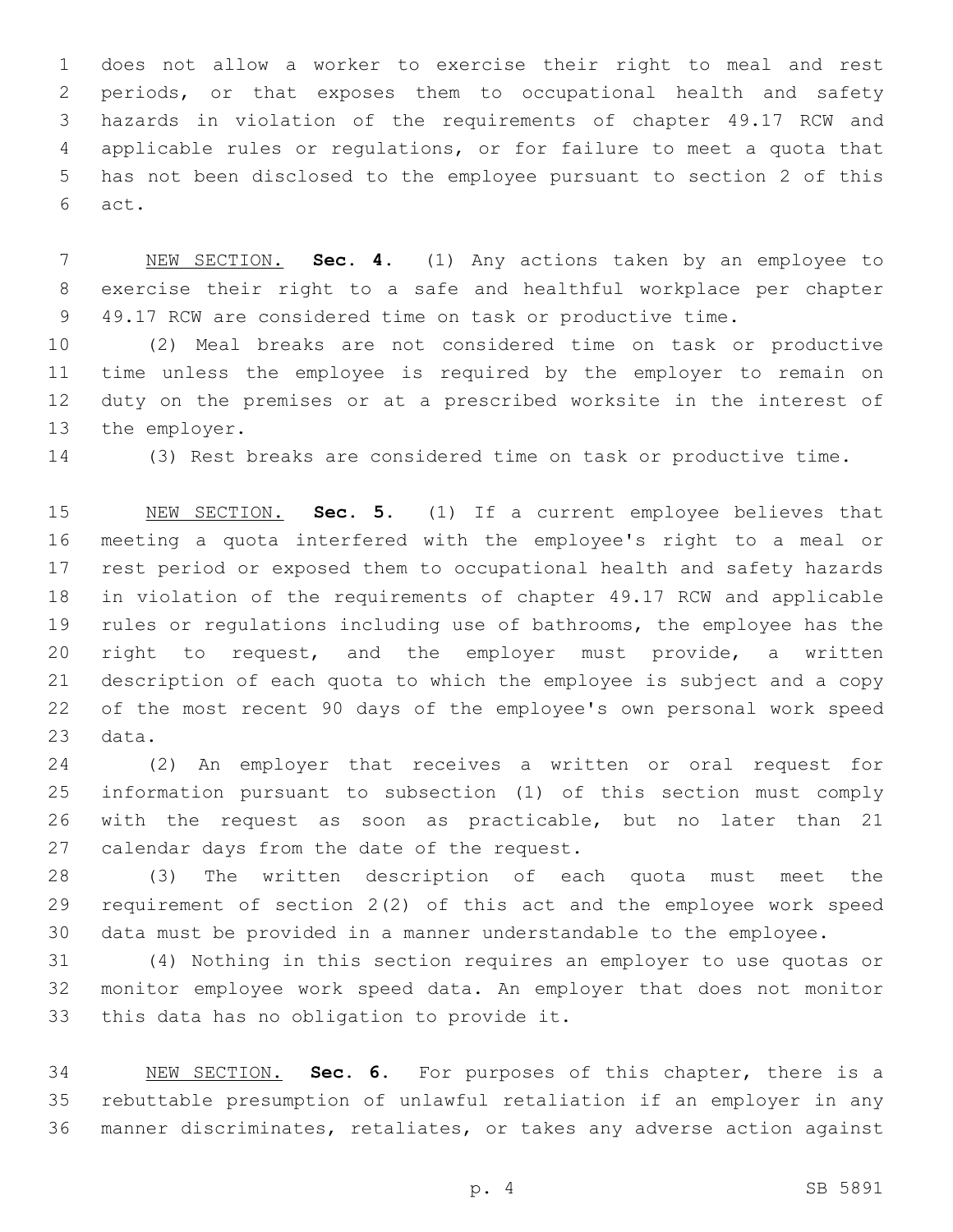any employee within 90 days of the employee doing either of the 2 following:

 (1) Initiating the employee's first request in a calendar year for information about a quota or personal work speed data pursuant to 5 section 5(1) of this act; and

 (2) Making a complaint related to a quota alleging any violation of sections 2 through 5 of this act, inclusive, to the director, the 8 department, or the employer.

 NEW SECTION. **Sec. 7.** (1) Violations of section 3(1) or 4(1) of this act related to a quota interfering with their rights under chapter 49.17 RCW or complaints of violations for the requirement for a safety committee meeting at least quarterly under section 12 of 13 this act shall be implemented and enforced, including penalties, violations, citations, and other administrative procedures, pursuant 15 to the Washington industrial safety and health act, chapter 49.17 RCW. An employer who fails to allow adequate inspection of records in an inspection by the department within a reasonable time period may not use such records in any appeal to challenge the correctness of any citation and notice issued by the department.

 (2) Except as provided in subsection (1) of this section, if an employee files a complaint with the department alleging a violation under this chapter or applicable rules adopted under this chapter, 23 the department must investigate the complaint.

 (a) The department may not investigate any such alleged violation of rights that occurred more than three years before the date that 26 the employee filed the complaint.

 (b) If an employee files a timely complaint with the department, the department must investigate the complaint and issue either a citation and notice of assessment or a closure letter within 90 days after the date on which the department received the complaint, unless the complaint is otherwise resolved. The department may extend the period by providing advance written notice to the employee and the employer setting forth good cause for an extension of the period, and 34 specifying the duration of the extension.

 (c) The department shall send the citation and notice of assessment or the closure letter to both the employer and the employee by service of process or using a method by which the mailing can be tracked or the delivery can be confirmed to their last known addresses.39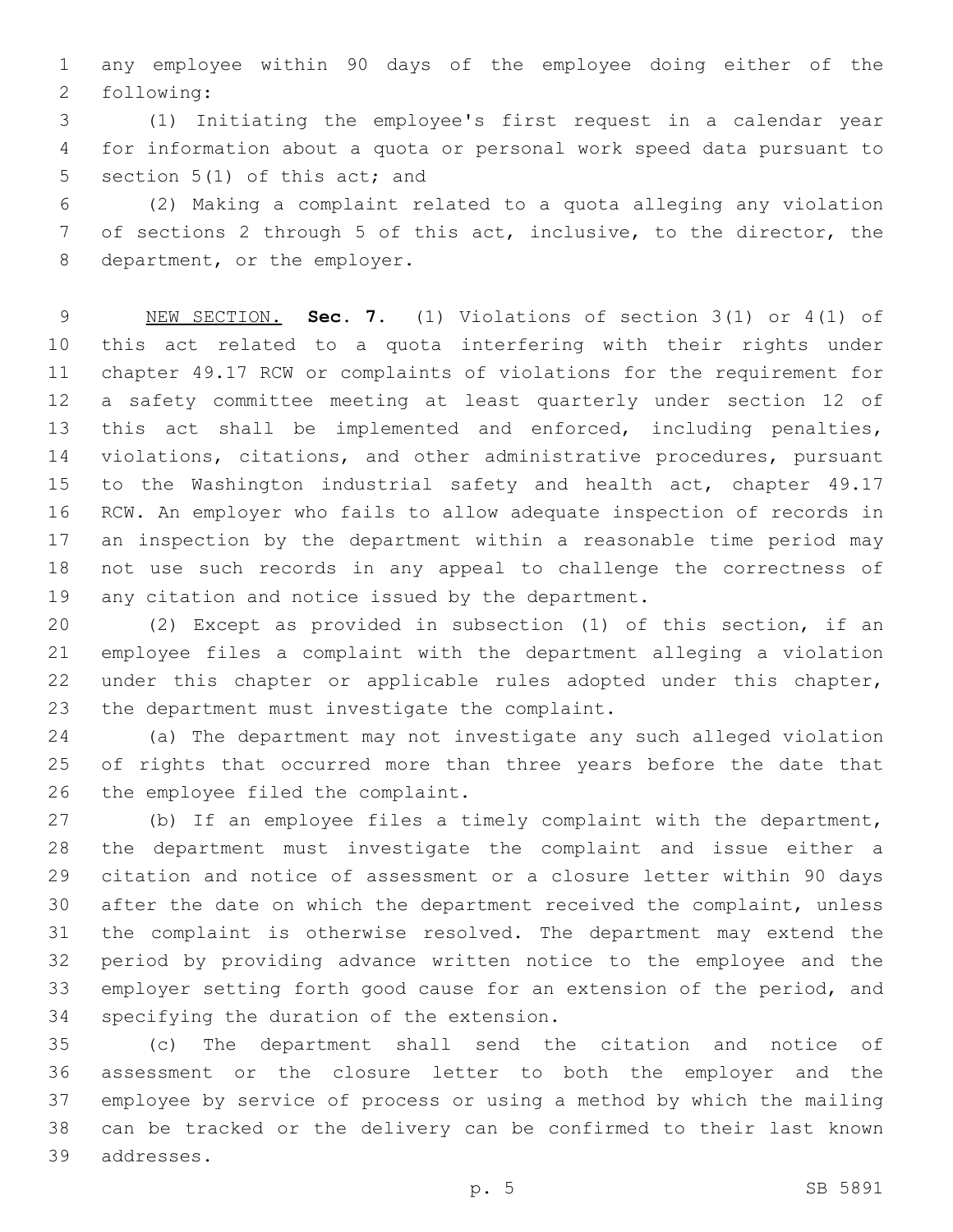(3) If the department's investigation finds that the employee's allegation cannot be substantiated, the department shall issue a closure letter to the employee and the employer detailing such 4 finding.

 (4) The director may initiate an investigation without an employee's complaint to ensure compliance with this chapter.

 (5) Except as provided under subsection (1) of this section, an employer who is found to have violated a requirement of this chapter and the rules adopted under this chapter, is subject to a civil penalty of not less than \$1,000 for each violation. Civil penalties must be collected by the department and deposited into the supplemental pension fund established under RCW 51.44.033.

 (6) Except as provided under subsection (1) of this section, an employer who is found to have violated a requirement of this chapter and the rules adopted under this chapter resulting in a rest or meal period violation, shall pay the employee one additional hour of pay at the employee's regular rate of pay for each day there is a 18 violation.

 NEW SECTION. **Sec. 8.** (1) Except as provided in section 7(1) of this act, a person, firm, or corporation aggrieved by a citation and notice of assessment by the department or any rules adopted under this chapter, may appeal the citation and notice of assessment to the director by filing a notice of appeal with the director within 30 days of the department's issuance of the citation and notice of assessment. A citation and notice of assessment not appealed within 30 days is final and binding, and not subject to further appeal.

 (2) A notice of appeal filed with the director under this section shall stay the effectiveness of the citation and notice of assessment pending final review of the appeal by the director as provided in 30 chapter 34.05 RCW.

 (3) Upon receipt of a notice of appeal, the director shall assign the hearing to an administrative law judge of the office of administrative hearings to conduct the hearing and issue an initial order. The hearing and review procedures shall be conducted in accordance with chapter 34.05 RCW, and the standard of review by the administrative law judge of an appealed citation and notice of assessment shall be de novo. Any party who seeks to challenge an initial order shall file a petition for administrative review with the director within 30 days after service of the initial order. The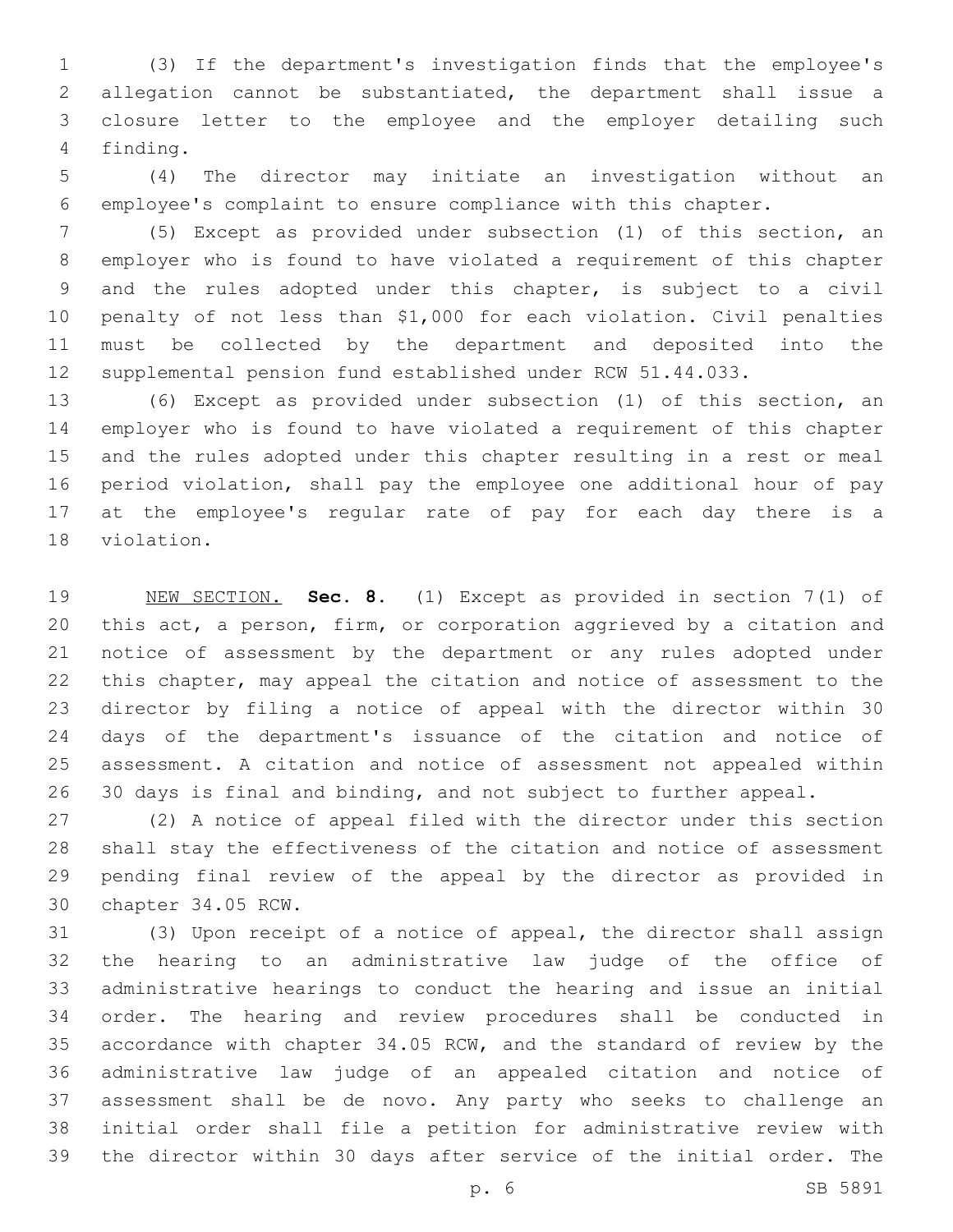director shall conduct an administrative review in accordance with 2 chapter 34.05 RCW.

 (4) The director shall issue all final orders after appeal of the initial order. The final order of the director is subject to judicial 5 review in accordance with chapter 34.05 RCW.

 (5) Orders that are not appealed within the time period specified in this section and chapter 34.05 RCW are final and binding, and not 8 subject to further appeal.

 (6) An employer who fails to allow adequate inspection of records in an investigation by the department under this chapter within a reasonable time period may not use such records in any appeal under this section to challenge the correctness of any determination by the 13 department of the penalty assessed.

 NEW SECTION. **Sec. 9.** Except as provided in section 7(1) of this 15 act, if any person fails to pay an assessment under this chapter, or under any rule under this chapter, after it has become a final and unappealable order, or after the court has entered final judgment in favor of the agency, the director may initiate collection procedures in accordance with the collection procedures under RCW 49.48.086.

 NEW SECTION. **Sec. 10.** (1) Except violations of section 3(1) or 4(1) of this act related to a quota interfering with their rights under chapter 49.17 RCW and the requirement for safety committees to 23 meet at least quarterly under section 12 of this act, an employee may bring a civil action against an employer for violation of this chapter for actual damages; statutory damages equal to the actual damages or \$5,000, whichever is greater; interest of one percent per month on all compensation owed; and costs and reasonable attorneys' fees. The court may also order reinstatement and injunctive relief.

 (2) The employee must bring a civil action within three years of the date of the alleged violation of this chapter regardless of whether the employee pursued an administrative complaint.

 (3) Filing a civil action under this chapter shall terminate the director's processing of the complaint under this chapter.

 NEW SECTION. **Sec. 11.** Upon receiving a complaint regarding a violation of this chapter, the department may request or subpoena the records of warehouse distribution center quotas and employee work speed data.